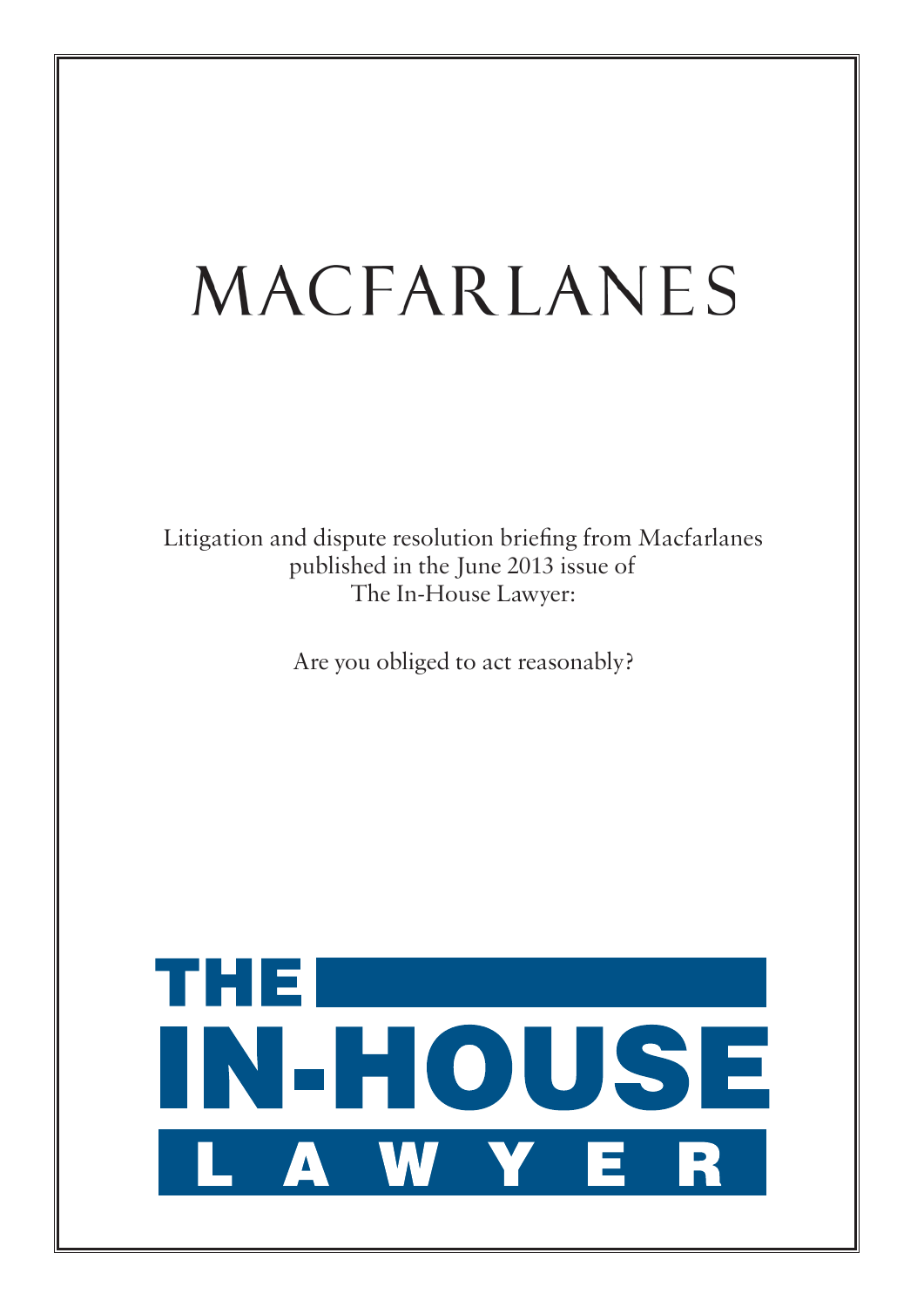# **Are you obliged to act reasonably?**



**BY Barry Donnelly** partner, Macfarlanes LLP



**BY JOnathan Pratt** professional support lawyer, Macfarlanes LLP

Commercial contracts often contain provisions that allow one party to take a certain step, or to make a particular decision, which will have an impact on another contracting party. Commenting on such a situation in *Abu Dhabi National Tanker Co v Product Star Shipping Ltd (The 'Product Star')* [1993], Leggatt LJ said that 'where A and B contract with each other to confer a discretion on A, that does not render B subject to A's uninhibited whim.' In other words, the court will normally imply a term limiting the decision maker's discretion.

This article briefly considers the leading case of *Socimer International Bank Ltd (in liquidation) v Standard Bank London Ltd* [2008], where the Court of Appeal held that, where a contract confers an absolute discretion on one party, that party must exercise its discretion honestly, in good faith and not arbitrarily, capriciously, perversely or irrationally. The article goes on to consider three more recent cases which consider the *Socimer* test, and whether instead the objective standard of reasonableness should apply in the circumstances.

#### **The** *Socimer* **Test**

In *Socimer*, the Court of Appeal had to consider a provision in a forward sales agreement that gave the defendant bank an absolute discretion, following a default by the claimant bank, whether to liquidate or retain a portfolio of emerging market debt instruments to satisfy the total unpaid amount due. The question before the Court of Appeal was whether the defendant's contractual obligation was to conduct an honest but subjective valuation of the portfolio of assets, or whether, as a matter of contractual implication the defendant was under a duty to take reasonable care to determine their true market value.

The Court of Appeal held that there was no obligation to take reasonable care to arrive at the true market value of the assets. The decision maker's discretion was limited, as a matter of necessary implication, only by concepts of honesty, good faith, and genuineness and the need for the absence of arbitrariness, capriciousness, perversity and irrationally. Subject to those limitations (which reflect the narrow, public law, *Wednesbury* standard of reasonableness),

the decision maker was entitled to act in accordance with its own best interests.

## *Barclays v UniCredit Bank*

In *Barclays Bank plc v UniCredit Bank AG & anor* [2012] The claimant bank (Barclays) entered into three synthetic securitisations of loan portfolios with the defendant group of banks (UniCredit). The securitisations were embodied in three deeds of guarantee. The guarantees provided for Barclays to receive quarterly payments and a fixed fee. The guarantees also contained a clause which stated that, where a regulatory change occurred, UniCredit could terminate the guarantees early, provided that it had obtained the prior consent of Barclays. In determining whether or not to grant such consent, Barclays was required to act in a 'commercially reasonable' manner.

Changes were made to the regulatory treatment of the guarantees, which adversely affected UniCredit's ability to obtain capital relief which the guarantees were designed to achieve. UniCredit, thereafter, sought the early termination of the guarantees. Barclays responded by stating that it would not consent unless it was paid the balance of five years' fees, which amounted to €82m. Unicredit refused to pay the fees and claimed that Barclays' demand for the fees was not a commercially reasonable ground for declining consent. Barclays issued proceedings seeking a declaration that it had acted in a commercially reasonable manner in refusing to consent.

#### **A 'commercially reasonable manner'**

In considering what was meant by a 'commercially reasonable manner', Popplewell J considered both the line of cases culminating in *Socimer*, and a number of landlord and tenant cases where a lease expressly required the landlord not to unreasonably withhold consent to assignment or subletting by the tenant and where it was held that it was not necessary for a landlord to prove that the conclusions that led them to refuse consent were justified, provided they were conclusions which a reasonable person might reach in similar circumstances.

Popplewell J held that the correct approach to the application of the clause was as follows: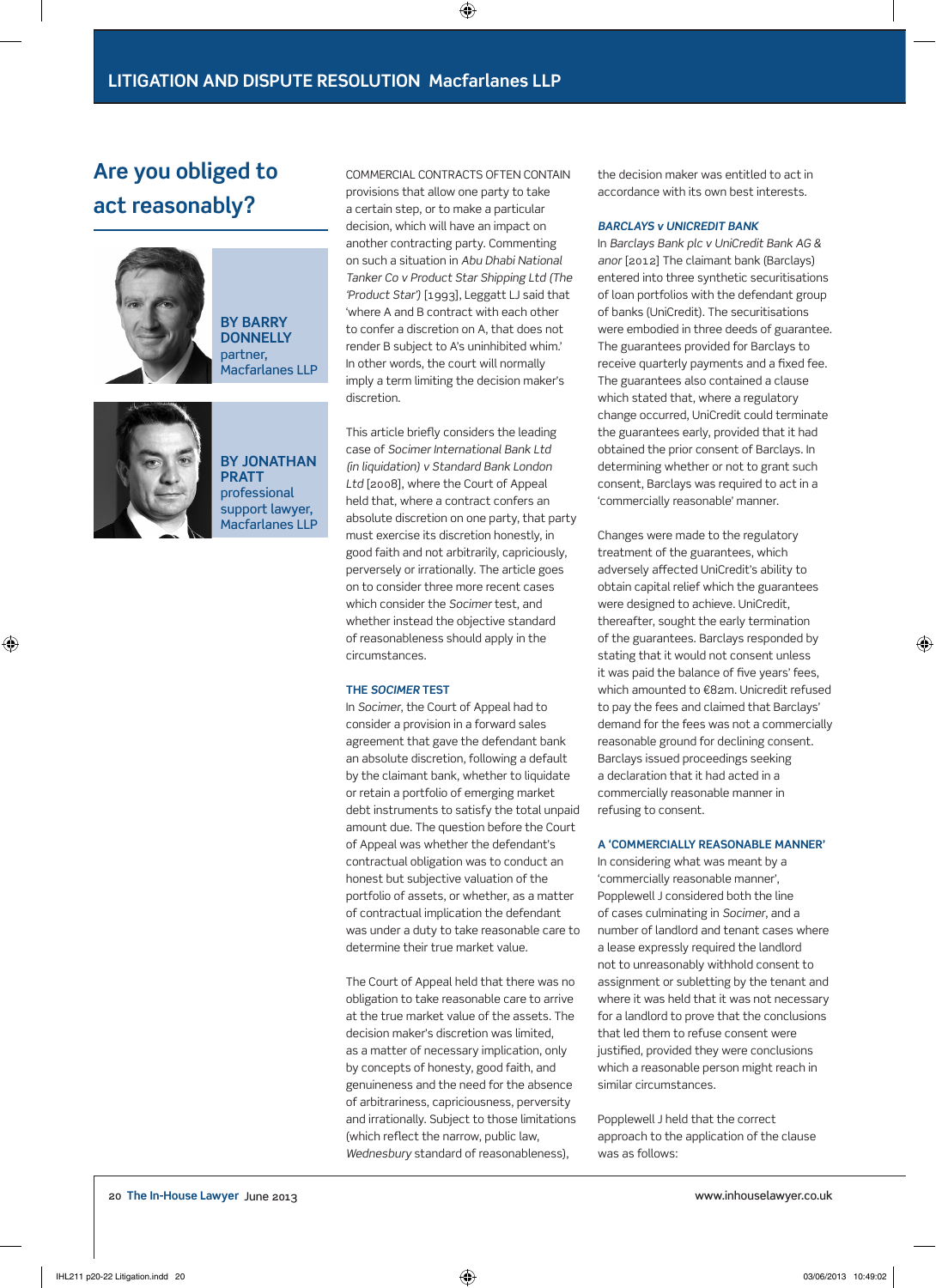- **1)** As the clause expressly restricted Barclay's discretion to act in a commercially reasonable manner, it was not sufficient for Barclays to show merely that the decision was made in good faith and was not arbitrary, capricious or irrational (the *Socimer*  test).
- **2)** The question was not whether the decision was justified, but whether a reasonable commercial person in Barclays' position might have reached such a decision (as per the landlord cases).
- **3)** In determining what was commercially reasonable, Barclays was entitled to take into account its own commercial interests. It was not obliged to carry out a balancing exercise between its interests and Unicredit's interests.
- **4)** Barclays' commercial interest was in earning profits from its fee income under the guarantees. Barclays would be entitled to refuse consent in order to protect its fee income unless the nature or amount of the fee income was so disproportionate to Unicredit's obligation to pay that no commercially reasonable person in Barclays' position could have reached such a decision.

 On the facts, Popplewell J had little hesitation in concluding that Barclays had acted in a commercially reasonable manner in refusing to consent unless and until it recovered five years' fees. When Barclays entered into the deal it had a reasonable and legitimate expectation that it would be entitled to its fee income for a minimum of five years, come what may. UniCredit had expressly agreed to pay Barclays a minimum of five years' fees if there was an optional termination by it as a result of a rating event, which might have had the same effect as a regulatory change. Barclays' expectation of a minimum of five years' fees was protected under the terms of other early termination provisions which expressly dealt with the point. Further, UniCredit had failed to show why Barclays' insistence on five years' fees was unreasonable.

# *YILPORT KONTEYNER TERMINALI VE LIMAN ISLETMELERI AS v BUXCLIFF KG*

 The claimant in *Yilport Konteyner Terminali Ve Liman Isletmeleri AS v Buxcliff KG* [2012]

*'In* **Barclays v Unicredit***, it was held that an express term to act in a "commercially reasonable manner" imposes greater limitations on the decision maker than the*  **Socimer** *implied term.'*

was the operator of the port of Yilport in Turkey. The first and second defendants were the owners and managers of a vessel. The vessel collided with another ship while en route to Turkey. The vessel's port side was pierced by the bow of the other ship both above and below the waterline and two out of eight holds were flooded such that five tiers of containers were fully submerged and a sixth tier was partially submerged.

 The claimant gave the defendants permission to berth the vessel at Yilport to discharge the cargo on terms which were set out in a letter of understanding (LOU). The LOU provided, among other things, for the defendants to pay:

 '… all inward and outward charges including but not limited to tuggage, pilotage, port duties, berth dues, stevedoring, cranage and all other charges levied in accordance with the terms and conditions of Yilport'.

Those terms and conditions, in effect, entitled the claimant to determine the rates, tariff and pricing that the defendants would be charged.

 After the cargo was unloaded the claimant presented the defendants with a bill for the work that it had undertaken in relation to the vessel. The defendants refused to pay the bill in full, although they did make a part payment on account. The claimant issued proceedings for the balance.

# **ACTING UNREASONABLY?**

 It was common ground that the claimant's right to fix the charges payable by the defendant was not an unfettered one. However, there was a dispute about the scope of the limitations on that right. The defendants argued that there was an implied term that the charges made by

the claimant must be reasonable. The claimant, on the other hand, relied on *Socimer* and argued that:

- **1)** The limitations on the claimant's freedom of decision were that the claimant must have exercised its power or discretion honestly or in good faith and must not have done so arbitrarily or capriciously.
- **2)** Unreasonableness in this context was analogous to *Wednesbury*  unreasonableness.
- **3)** Pursuant to the *Wednesbury* test, the decision remained that of the decision maker, in contrast to the situation where the arbiter on entirely objective criteria was the Court itself.

 Having noted that the scope of any implied term will depend on the 'circumstances of the particular contract', the judge accepted the defendants' submissions that, in this case, the relevant test was one of reasonableness, in the broader objective sense, rather than the narrower *Wednesbury* standard of reasonableness (which, in *Socimer*, was equated with 'rationality').

 In reaching this conclusion, the judge was influenced by the fact that the claimant was claiming, subject only to very limited restrictions, to have the right to set the price that it was paid for services rendered and that it was unable to cite a case in which the court had been prepared to hold that a contract conferred on a party such a wide discretion in relation to the primary contractual obligation ( *Socimer* , for example, concerned the right of a party to determine the value of assets where the contract with the other party was terminated as a result of that other party entering into liquidation). Against